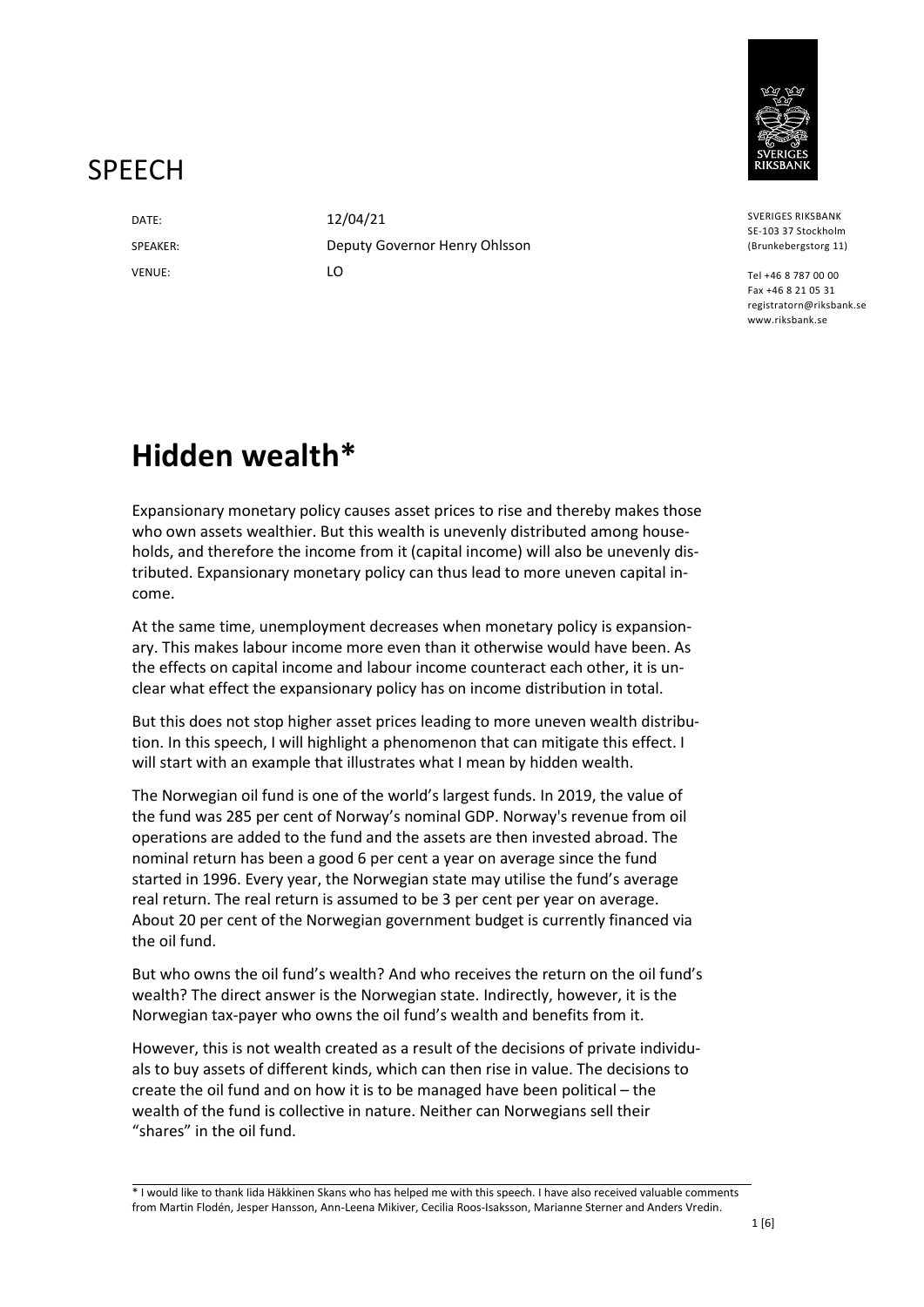

Do we have anything similar in Sweden? Both no and yes. We do not have natural resources that have created such substantial value as Norwegian oil has. $<sup>1</sup>$  So in</sup> this sense, we do not have anything that resembles the Norwegian oil fund. But through the years, a number of political decisions have been taken that have led to funds being built up. Two examples are the system of National Swedish Pension Funds and the premium pension system. In addition, the social partners have concluded agreements in different areas on various types of collective pension schemes, many of which are based on funds.

It is no coincidence that pensions are in focus when this type of fund is built up. In some way or another, systems must be created so that people have financial resources for their whole life. And this means that the perspective is very long-term. Neither is it so strange that the Norwegian oil fund is actually called *Statens pensjonsfond utland* (The State's pension fund abroad).

### A century of collective pension wealth in Sweden

How much funded collective pension wealth has then been built up in Sweden? What share of the wealth in Sweden is in collective pension funds? Figure 1 answers these questions.



**Figure 1. Funded collective pension wealth as a share of total wealth in Sweden, 1920-2019, per cent.** 

Source: Swedish National Wealth Database, 1810-2019. See also Waldenström (2016) and (2017). Note: Total wealth is the sum of financial and real assets, with a deduction for financial liabilities, and funded collective pension wealth.

**.** 

 $1$  Ore and forest are natural resources that have been and still are of major importance in Sweden. But extensive investment has been required to be able to benefit from these natural resources. Norwegian oil is a "windfall gain" in a completely different way.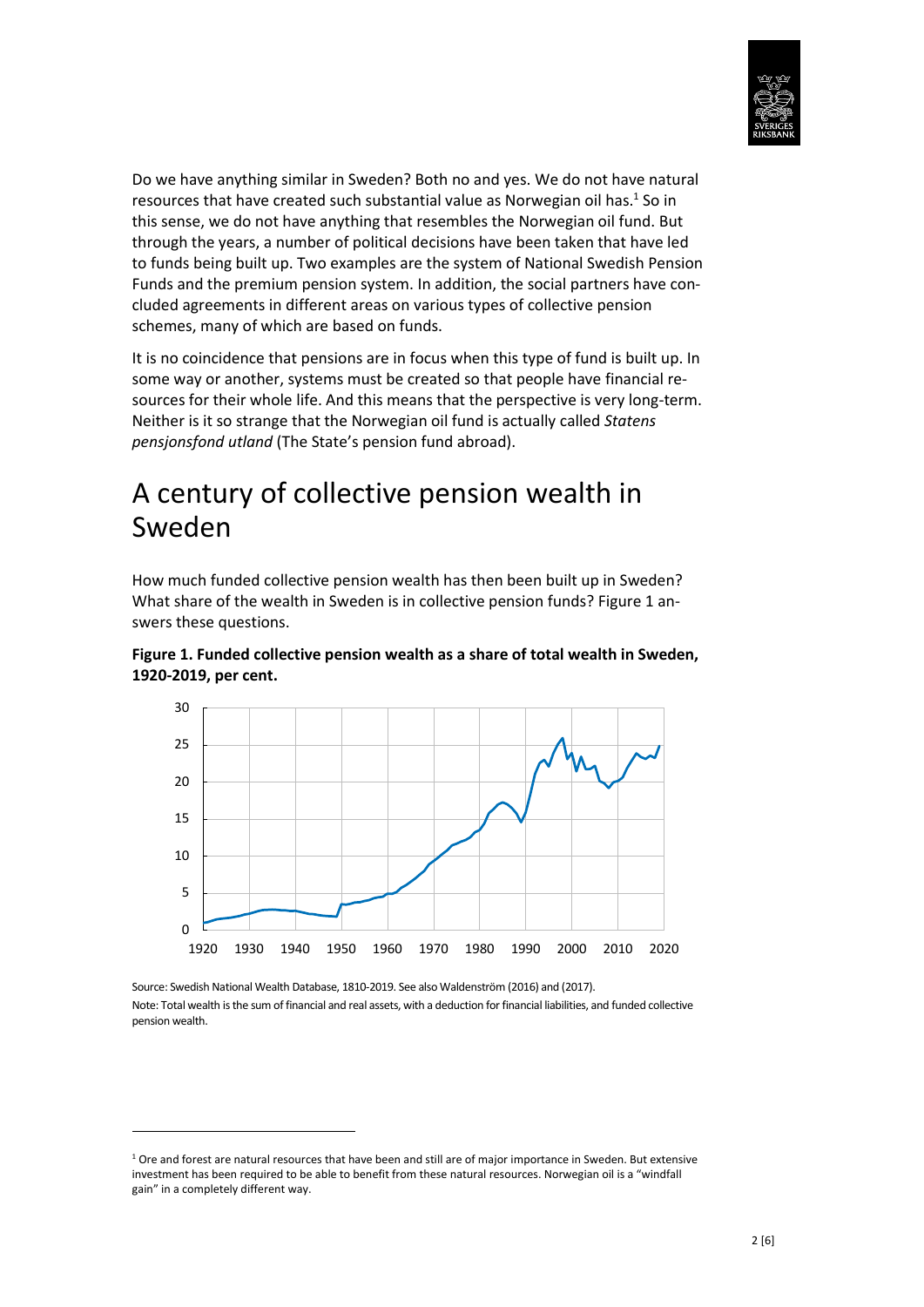

Figure 1 shows that funded collective pension wealth made up a very small share of total wealth up until the 1960s. With the advent of the National Swedish Pension Funds, the share began to rise and grew on a more or less trend basis up to the end of the millennium. In 2019, the share was 25 per cent. In other words, a quarter of total wealth in Sweden was in collective pension funds at that time.<sup>2</sup>

So what determines the individual Swedish person's share of funded collective pension wealth? Several factors are significant. The factor I would like to highlight here is labour income. Let me give a few examples:

2.5 per cent of labour income is transferred to the premium pension system up to an annual ceiling.<sup>3</sup> The system is mandatory for all those that have labour income. For a person who starts to withdraw their premium pension and has never hit the ceiling, their premium pension wealth will depend on their labour income during their working life and on how the individual has chosen to invest their premium pension wealth. My point here is that we know that labour income is more evenly distributed than capital income. The conclusion will then be that premium pension wealth is more evenly distributed than other wealth.

The pension agreement between the Swedish Employers' Confederation (SAF) and the Swedish Trade Union Confederation (LO) is an example of an agreement between parties that applies to privately employed blue-collar workers. The system is mandatory for all workers at companies that are part of the agreement. In this system, 4.5 per cent of labour income is allocated up to a cut-off point. If a worker earns more than the cut-off amount, 30 per cent of the difference is added to the original allocation.<sup>4</sup> The individual also has a number of investment options to choose from in this system. Once again, the conclusion here is that pension wealth among those included in this pension scheme agreement is more evenly distributed than other wealth.

Another way of expressing this is that many people in Sweden do not own their own home and have no financial assets but as a result of their labour income, they benefit from elevated asset prices as they have a share in funded collective pension systems. So how many of them are there? We don't know at present, as no wealth statistics on the individual level have been recorded since 2007.

A government inquiry has recently started to look at whether Sweden shall once again compile wealth statistics on the individual level.<sup>5</sup> The Riksbank has been stressing for a long time the importance of reintroducing these statistics as soon as possible. An important reason is that household indebtedness has shown a rising trend in recent years and we now know more about households' debt than about their assets.

New wealth statistics may also help to tackle our shortage of knowledge about other types of wealth that resemble the funded collective pension wealth that I

**.** 

<sup>&</sup>lt;sup>2</sup> Nilsson et al. (2014) discuss the significance of collective pension saving in the Swedish financial system.

<sup>&</sup>lt;sup>3</sup> The annual ceiling is set to 7.5 income base amounts. For 2019, the ceiling was at a labour income of SEK 43,300 a month.

<sup>4</sup> The annual income cut-off point has been set at SEK 511,500 for 2021. This corresponds to monthly labour income of SEK 42,600.

<sup>&</sup>lt;sup>5</sup> The Inquiry's terms of reference can be accessed at https://www.regeringen.se/rattsliga-dokument/kommittedirektiv/2021/01/dir.-20214/ .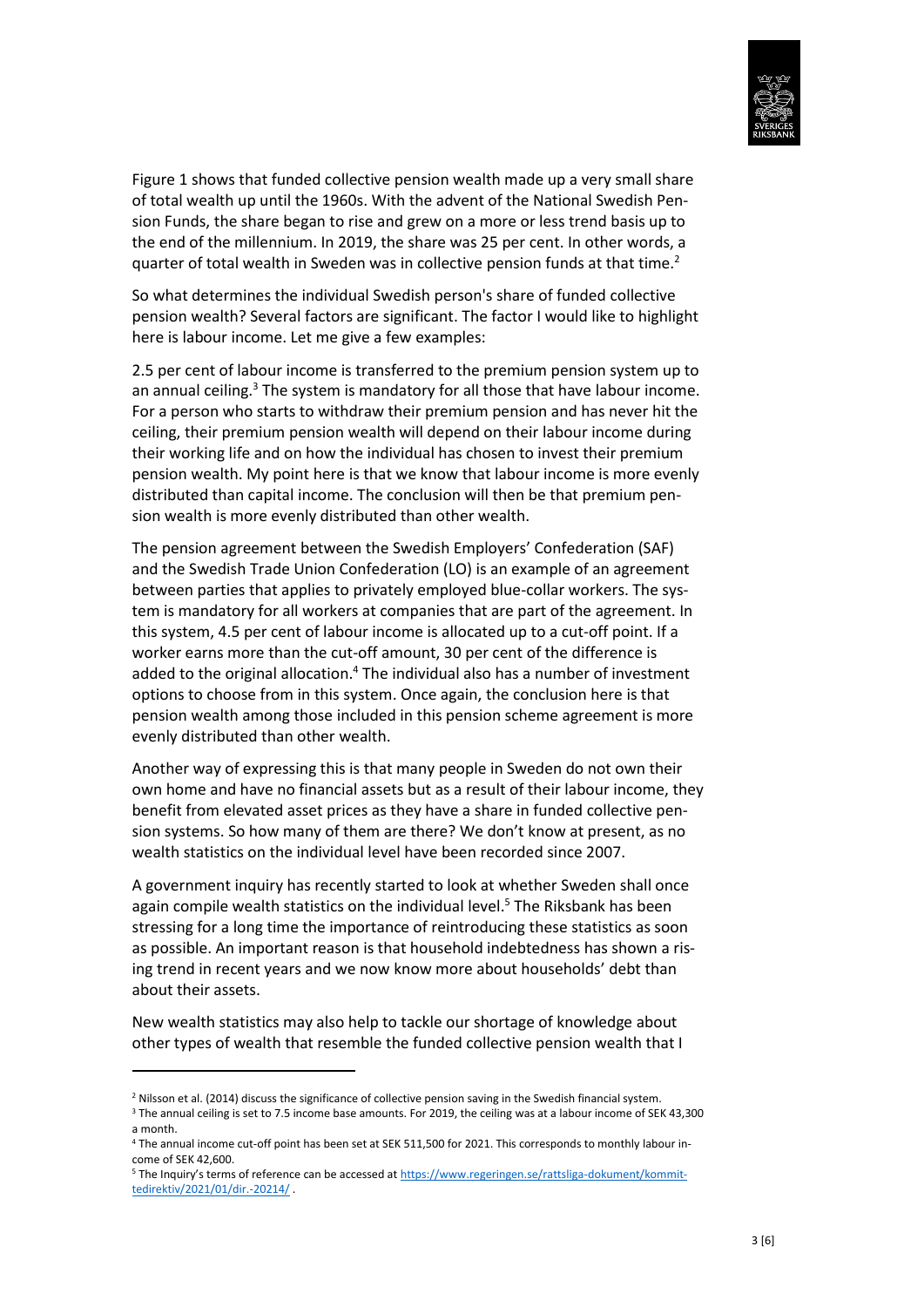

have discussed so far. Two examples that come to mind are the wealth created by individual pension saving and the wealth created by saving in life insurance. It is currently unclear how these types of wealth are distributed, as they are the result of the decisions of private individuals.

# International comparison

So what about abroad? Is there hidden wealth in other countries as well? Figure 2 presents an international comparison for a selection of countries. I have retrieved data from OECD (2019).<sup>6</sup> The blue bars show wealth in pension scheme funds in relation to GDP. The red bars show wealth in buffer funds for national pension systems.

As is shown in the figure, there is very substantial wealth in the Danish pension scheme agreements. In the United States, Canada and Australia, there is also very considerable amounts in funded pension scheme agreements. As far as Sweden is concerned, the importance of the National Swedish Pension Funds is self-evident. The funded wealth is not as large as the Norwegian oil fund, but Denmark, for example, with funds equal to about 200 per cent of GDP, is not that far behind.

Among the euro countries, the Netherlands and, to a lesser degree, Finland stick out as they have substantial funded pension wealth. However, such wealth is negligible in Germany, France, Italy, Spain, Belgium, Austria and Greece.



**Figure 2. Funded pension wealth in relation to nominal GDP in 2019, per cent.** 

Source: OECD (2019), Table 9.2.

1

<sup>&</sup>lt;sup>6</sup> An earlier comparison of this kind can be found in Ohlsson et al. (2020), Appendix D.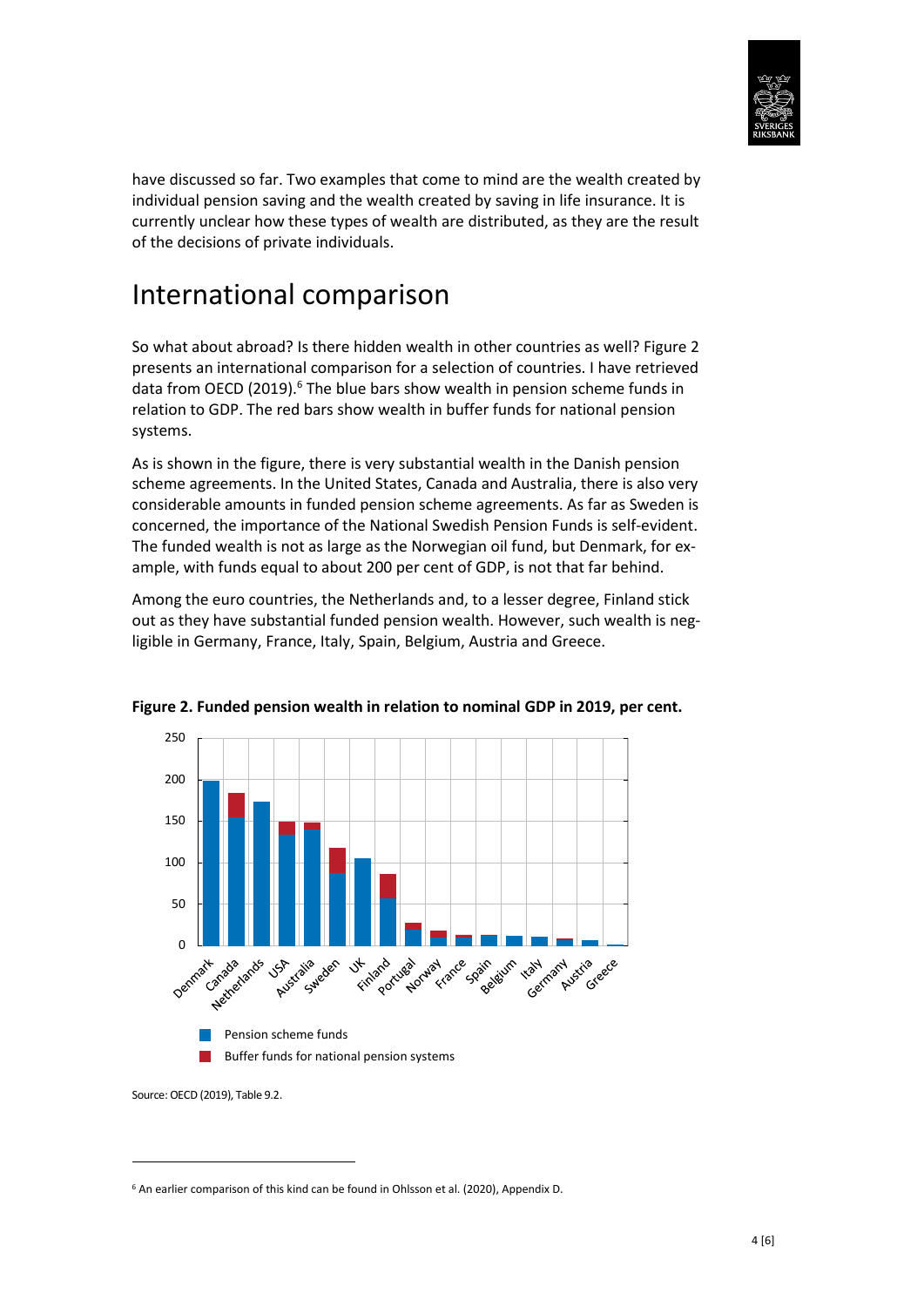

Mandatory collective pension funds (like the premium pension system) or quasimandatory collective pension funds (like the *SAF-LO pension agreement*) can be found in just less than half of OECD countries.<sup>7</sup> The countries in the figure that have mandatory systems are Denmark, the Netherlands, Australia, Sweden, Finland and Norway. But as far as Norway is concerned, the wealth is negligible compared to the wealth in the oil fund.

I do not have access to information showing how funded pension wealth is distributed in those countries that do not have mandatory systems based on labour income. Neither is it possible to say whether funded pension wealth mitigates the negative effects of expansionary monetary policy and elevated asset prices on wealth distribution. However, it is clear that no such mitigating effect can reasonably exist in most euro countries, as there is no funded pension wealth in these countries.

# Negative effects alleviated in Sweden

The reasoning in this speech is not about three things. First, the introduction of the national supplementary pension system with associated National Pension Funds was controversial at the time.<sup>8</sup> However, the National Pension Funds are now with us.

Second, opinion is divided as to whether funded pension systems are to be preferred to paying pensions from day-to-day tax revenue. But, as I said, the pension funds are now with us.

Third, the global downward trend in real interest rates has made it more difficult to receive return on wealth, especially if investors want to hold safe financial assets like government securities. The assets whose prices have increased are riskier. But this is not what the reasoning in this speech is about.

This is what the speech is about: In Sweden, there is a comparatively large share of wealth in collective pension funds that has been built up with the help of mandatory contributions based on the labour income of individuals. This wealth is therefore more evenly distributed than other wealth. When asset prices rise, more people therefore benefit from the increase in wealth than if there had been no collective pension funds.

When inflation in Sweden is expected to be below target, the Riksbank conducts expansionary monetary policy. The aim is to push inflation up towards the target. At the same time, output and employment will also rise.

But expansionary monetary policy also has other consequences. For example, rising asset prices lead to more uneven wealth distribution. In Sweden, however, this effect is mitigated by the fact that a comparatively large share of the wealth is

1

<sup>7</sup> OECD (2019), Table 9.1, see also OECD (2020).

<sup>8</sup> Ylva Hasselberg and I have written about this, see Hasselberg and Ohlsson (2016).